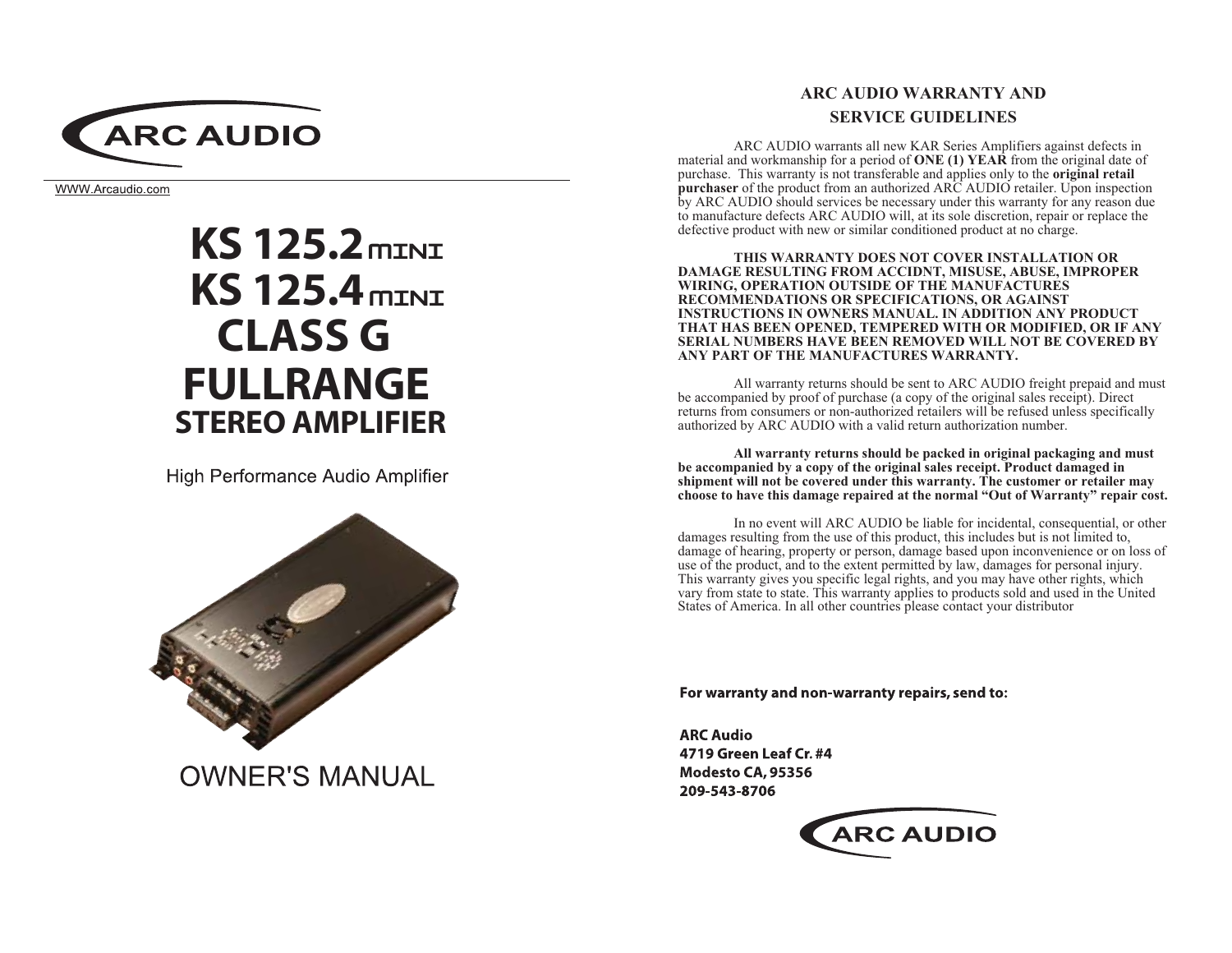Thank you for purchasing an ARC Audio Hi-Performance Amplifier.

This ARC Audio amplifier uses a Full Range Class H architecture that significantly improves efficiently without compromise to the sound quality. Don't be fooled by the small size. Class G make more power for there size then traditional designs and offer much lower THD and higher Damping factors then Full Range Class D designs.

ARC Audio...SOLID CONSTRUCTION for SOUND Car Audio Systems.

#### Warning

We build all ARC Audio products to play at high volumes for extended periods of time. Your ears however are not designed for high volume listening. This product can easily generate volumes that can permanently damage your hearing. We urge you to limit your exposure to very high volume sound.

You may also find your state has laws governing the volume of an audio system in a car. Please be aware of all local and state laws in you area.

A properly tuned and operated audio system will deliver years of enjoyment when used properly.

#### **Installation Instructions**

ARC Audio KAR Series Amplifiers are designed for easy installation in your vehicle. To ensure proper operation of your new purchase, please follow the suggestions we have listed below:

#### Warning

Please check the suitability of the installation location before you begin. Do not cut any of the car's structure. Pay close attention to what is behind the panels or carpet. Often the manufacture will hide wires, computers or other electronic devices in the exact areas you wish to install in

If you do not have experience with automotive electrical and mechanical systems contact a professional installer. Paying a qualified installer is almost always cheaper then paying a dealership to repair your car.

#### **Locating the Amplifier**

The amplifiers must be securely mounted to a solid surface. Please select a dry location in the trunk or passenger compartment only. Do not mount the amplifier to any area that may have excessive vibration (like the subwoofer box). Position the amplifier in an area that receives sufficient airflow for proper heat dissipation.

#### **Supplying Enough Power**

#### **The Laws of Nature**

Your amplifier Does NOT make power. It converts power, or current, from your cars electrical system and turns it into a high power musical energy. If the amp can't get all the power it needs it will not produce its full output. Your ARC Audio amplifier will produce Full output for longer then other amps on the market today. If the Voltage or Current drops too low even our amplifiers will drop below their rated output. Make sure your vehicle charging system is in good working order. Any Hi-Performance audio amplifier will increase the demand on your alternator and battery. If you are unsure have your charging system tested by a professional technician.

#### **The Ground!!!**

Warning: Read this Carefully

The ground wire should be connected directly to the chassis of your vehicle. Find a clear location close to the amplifier and remove all the paint and sound deadener. Use a #10 or larger screw to secure it. Never use seatbelt bolts for grounding.

Remember, the ground must carry the same high current as the positive power wire.

To reduce the risk of noise, run all signal cables away from any vehicle or power supply wiring.

#### **Running the Cables**

Carefully run the power and signal cables through the passenger compartment of the vehicle. Always use a rubber grommet to prevent the power wire from shorting and to reduce the risk of fire. A 4 gauge or larger wire should be used for power and ground connections. We recommend a fuse be installed on the power wire within 18 inches of the battery for safety.

#### **Setting the Gains**

So you're worried that your 8 Volt output head unit will be too much for the ARC Audio's 4 Volt input stage.

Don't Be

ARC Audio Amplifiers input stage is rated to 4 volts RMS @ 1KHz without clipping.

Music is very dynamic. Nothing like a 1KHz test tone. It would be rare to see a peak as high as a test tone. Furthermore, your head unit produces its output at full volume but when you tune your system you always set the head unit to 70% of maximum volume.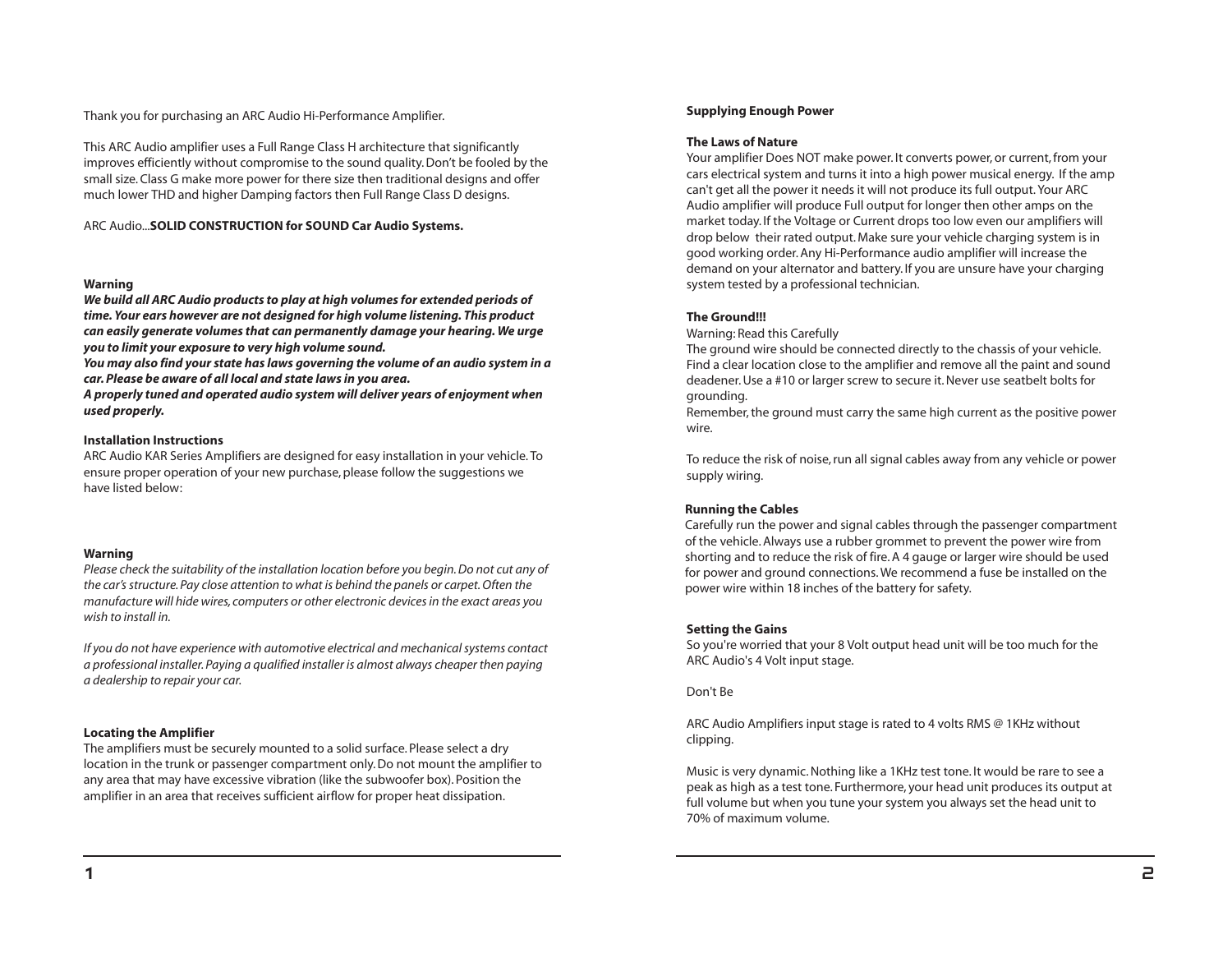#### **Input Section**

Because of the wide range of head unit output configurations all ARC Audio amplifiers have an adjustable input sensitivity or "Gain". The gain is not a volume or a power limiting control like a throttle. It makes the amp more sensitive to input from the stereo. With the gain up the amp will reach full output at a lower volume setting on the deck. At higher gain settings the amp also becomes more sensitive to noise from the car's electrical system. Try to run the gain at the lowest setting possible for you system.

There is no correct gain setting. Because speakers require different power demands to reach the same output, the gains most often need to be used to compensate for these differences. If you tried to set all the gains at half way you would probably find the system didn't sound very good. Using good judgment and listening carefully to each speaker is still the best way to tune a system.



**INPUT** 

#### **Crossover Controls**

A crossover is a device that removes unwanted frequencies from a speaker or amplifier. A tweeter can easily be destroyed by bass notes if they are not filtered out. Likewise a subwoofer will not sound natural if it is playing midrange notes. A

crossover removes these sounds from the speaker. As you might guess, careful adjustment is need to ensure that all the speakers are playing the right sounds and that you are left with no "holes" or low spots in the frequency response.



#### **Bass Boost**

This amp has an adjustable bass boost. On the 4 channel KS 125.4, the Bass Boost will be directed to the front speakers. Begin your adjustments at low volume. If you do not hear any improvement then the woofer does not need any boost.

Use Bass Boost carefully. The demands on power output are tremendous. Try to minimize the use by changing woofer position or the enclosure size.



#### **Speaker outputs**

This amplifier is a multi channel amplifier design. Meaning it has more than one channel of speaker outputs. It is equipped with a large block style terminal for speaker connection. Make this connection carefully and neatly. Strip your wire back and twist the exposed leads and insert them into the block terminal while being careful that

there is no loose or frayed strands of wire and tighten the Phillips head screw down on the terminal till the wire is tightly secured in place. If the wires ever come in contact with each other the amplifier will go into protection.



Know your total ohm load before you make any connections.

#### **AUTO SENSE**

The KS 125.4 mini uses a Patent Pending Auto Sense Turn-on circuit that offers a significant improvement in reliability over previous designs. Instead of relaying on the music to supply enough signal to turn the amplifier on. Robert Zeff's new design detects the IC (chip) used in the vast majority of stock head units and amplifiers.

When using the auto sense feature the remote input on the power strip becomes a remote output reversing the remote turn-on connection to turn on the rest of your amplifiers?

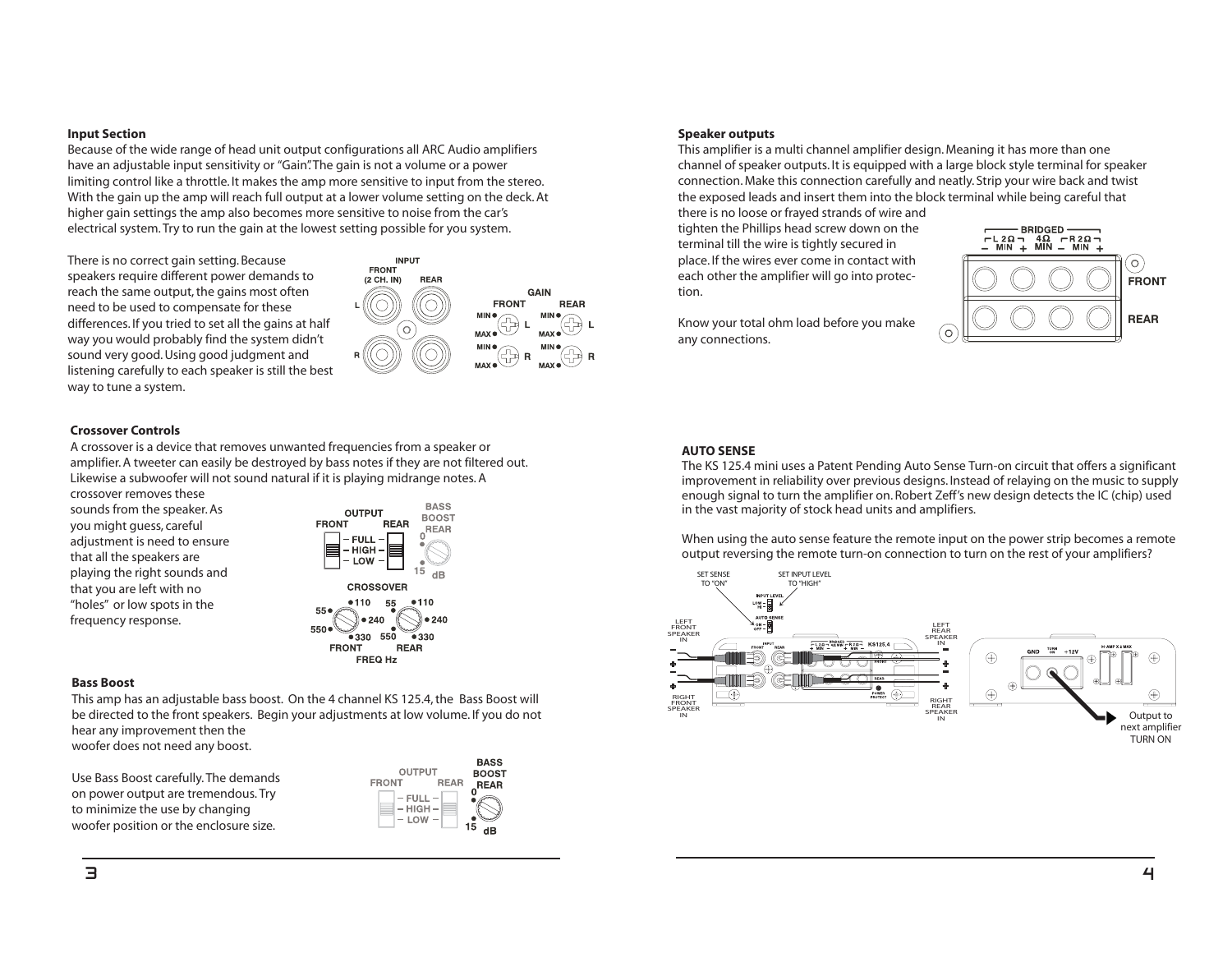#### **Installation Instructions**

- Disconnect the negative cable from the car battery. Tape up the end  $1.$ so it is isolated form the battery.
- $2.$ Run an (8 AWG min.) wire from the battery to the amplifier. Plan this part of the installation carefully. This cable will carry very high current. If it should short to the body and it is not properly fused it could catch fire.
- $3.$ Connect the power wire to the battery using a fuse capable of the total current load of all amplifiers connected. Don't install the fuse yet. Wait until the end. Locate the fuse as close as possible to the battery. If the fuse is further that 18 inches (wire length) from the battery you should reevaluate the wire and fuse placement.
- Find the closest clear metal area to the amp for a ground. Sand,  $4.$ grind or scrape all paint and undercoating from the body and screw the ground securely to the body.

It is advisable to test the ground with an ohmmeter between the around cable and the negative battery cable to insure a good low resistance connection. Some alloys used in modern cars do not offer the best ground. If you believe this is the case consult with the vehicle manufacturer

- 5. Run the speaker wire to the speakers. It is advised that you leave some extra wire at this point. You can "clean it up" later.
- 6. If you haven't already done so, mount the amp now.
- $7<sub>1</sub>$ Connect the power and ground to the amplifier.

Only after this step should you install the fuse at the battery.

8. Connect the remote wire from the head unit to the amplifier. Now is a good time to turn on the amp for the first time. Make sure it turns on properly and does not go into protection.

- 9. Connect the speaker wires to the amp and speakers (make sure the amp is off first). Make sure the polarity  $(+$  and-) is correct.
- $10<sub>1</sub>$ Connect the RCA's to the amp.
- Double check the amplifier controls at this time. Make sure  $11$ everything is set correctly for your system.
- $12<sup>7</sup>$ Now vou're ready to play it for the first time. It is best to leave the gain all the way down at first. Start with the head unit volume low and work your way up.
- Now you can tune the amp. Take your time and make only one  $13.$ adjustment at a time. It may take some time to get the system fully adjusted. During this time the amp is drawing current from the battery. You should check the battery voltage from time to time and re-charge it if it gets low. Battery voltage can affect the way the amplifier performs.
- $14.$ You're done. Now have fun.

This amplifier is equipped with an advanced diagnostic system controlled by the microprocessor. In the event that this unit goes into protection for any reason it will flash the status light found on the control end of the amplifier. The different sequences indicate the "Code" for faster trouble shooting.

| Code 11 | Thermal Protection The amplifier has reached its<br>maximum safe operating temperature                                           |
|---------|----------------------------------------------------------------------------------------------------------------------------------|
| Code 12 | Short Protection The amplifier has detected a short circuit<br>and shut down to avoid damage.                                    |
| Code 13 | Repeated Short The amplifier is detecting and constant<br>short circuit condition and will not turn back on until it is resolved |
| Code 14 | Over Volt Protection The battery voltage is unusually<br>high and could damage the amplifier.                                    |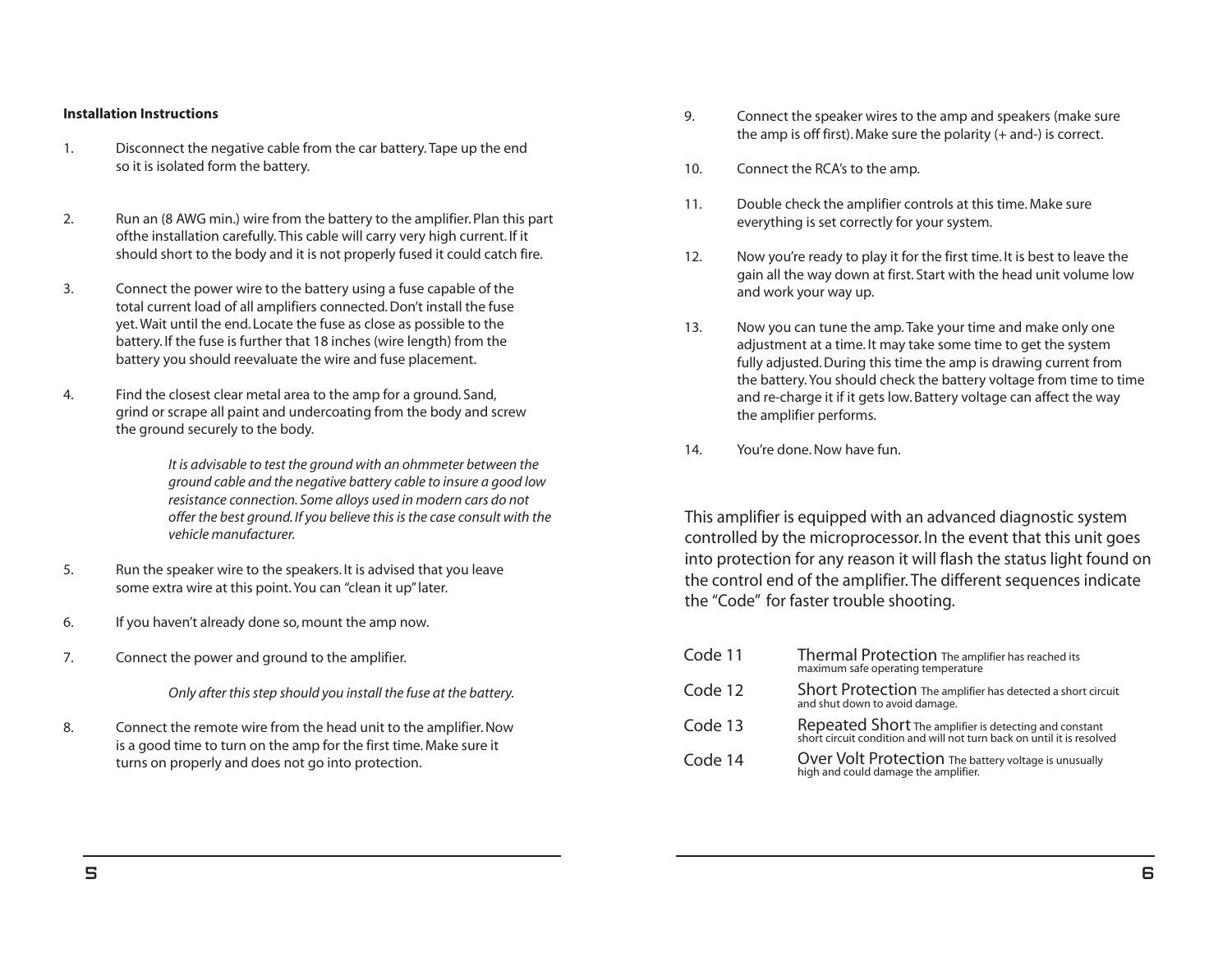## KS 125.2 mINI **BRIDGED 4 OHMS** 2 OHM NOT RECOMMENDED



### KS 125.2 mINI STEREO FULLRANGE OR HIGH PASS 2 OR 4 OHMS

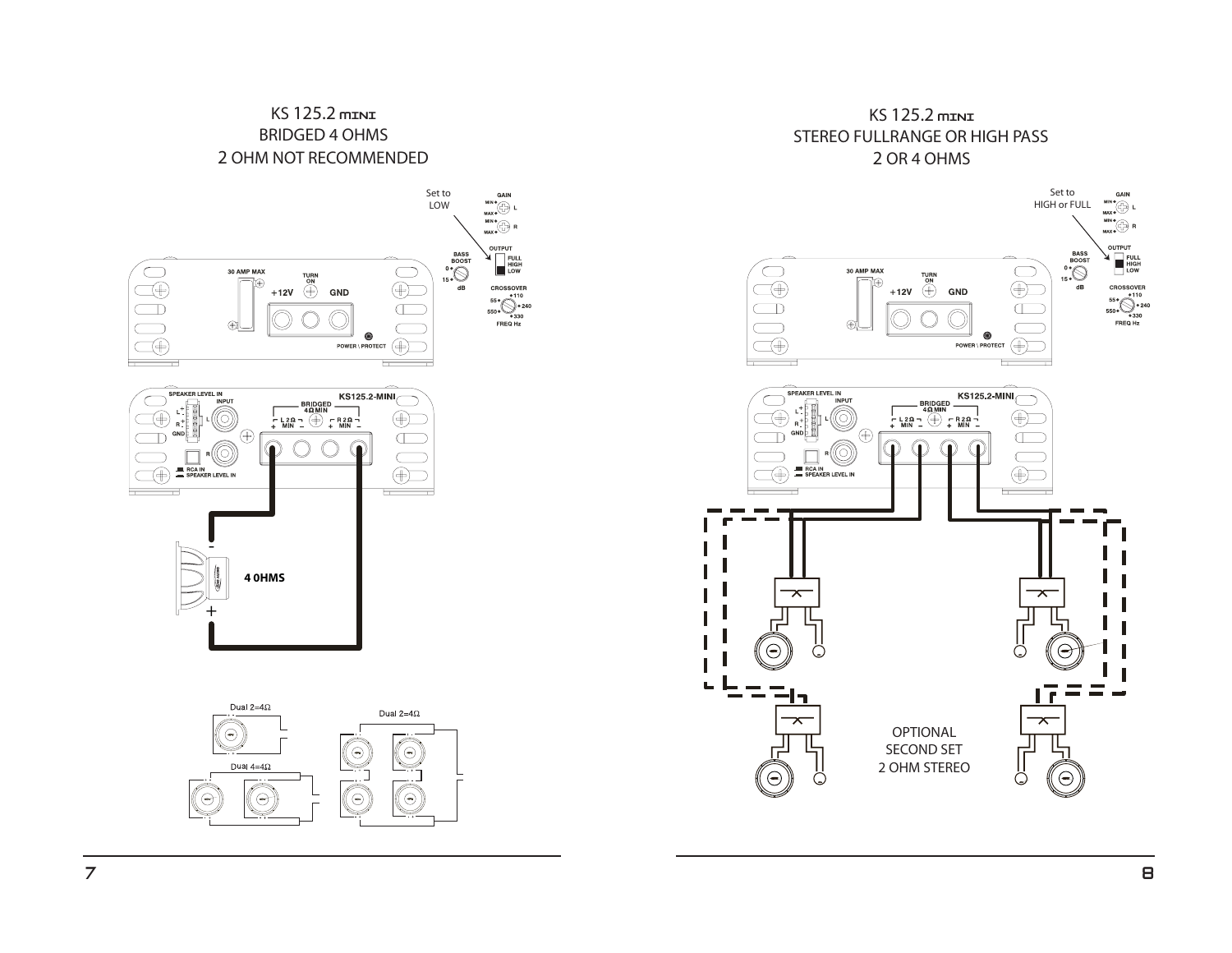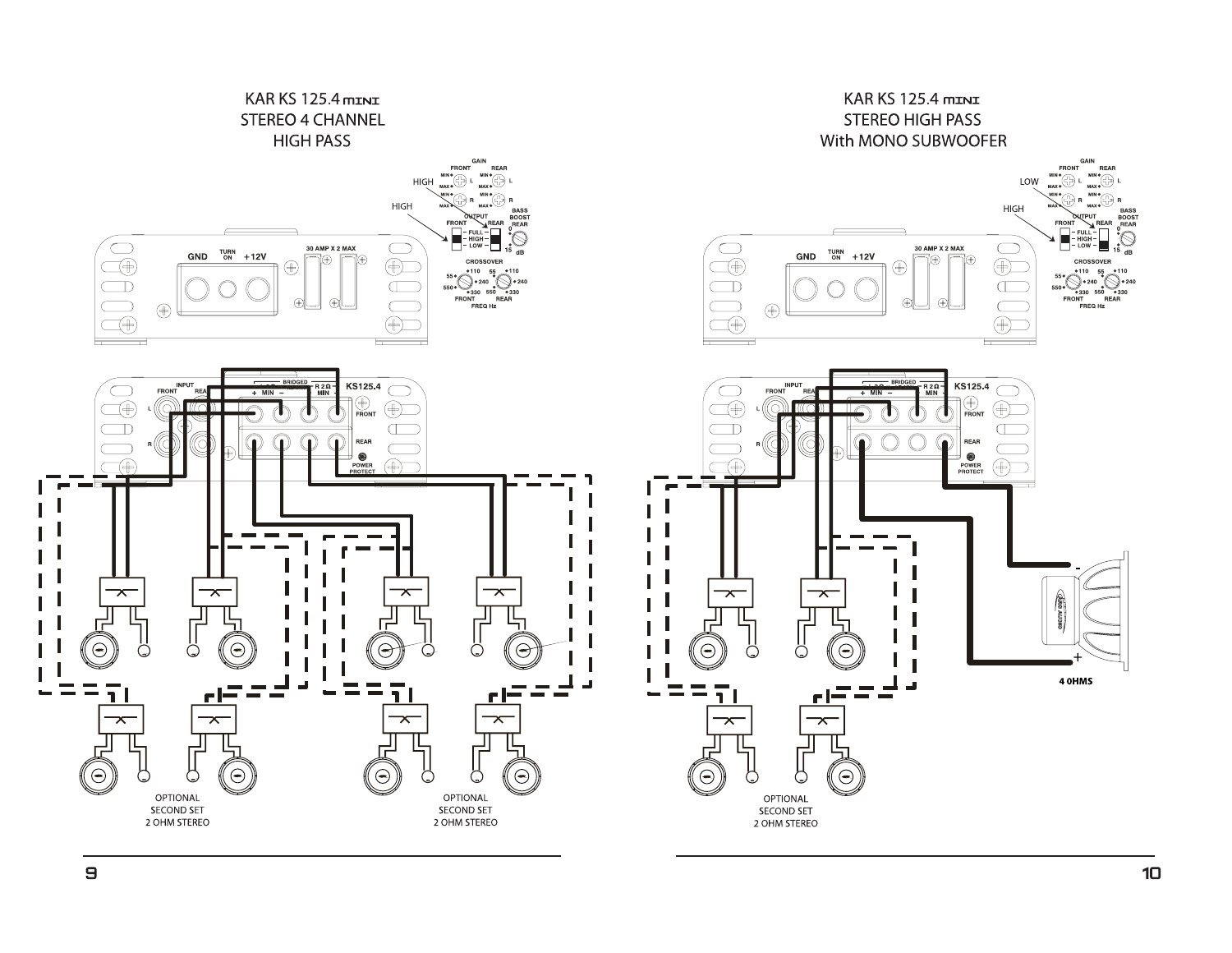

**GAIN** 

CROSSOVER

110

№30

FRONT<br>FRONT<br>FREQ Hz REAR

REAR

..<br>..G

**BASS** BOOST

 $\mathbb S$ 

**FRONT** 

 $\hat{B}$ 

**FRON** - FULL